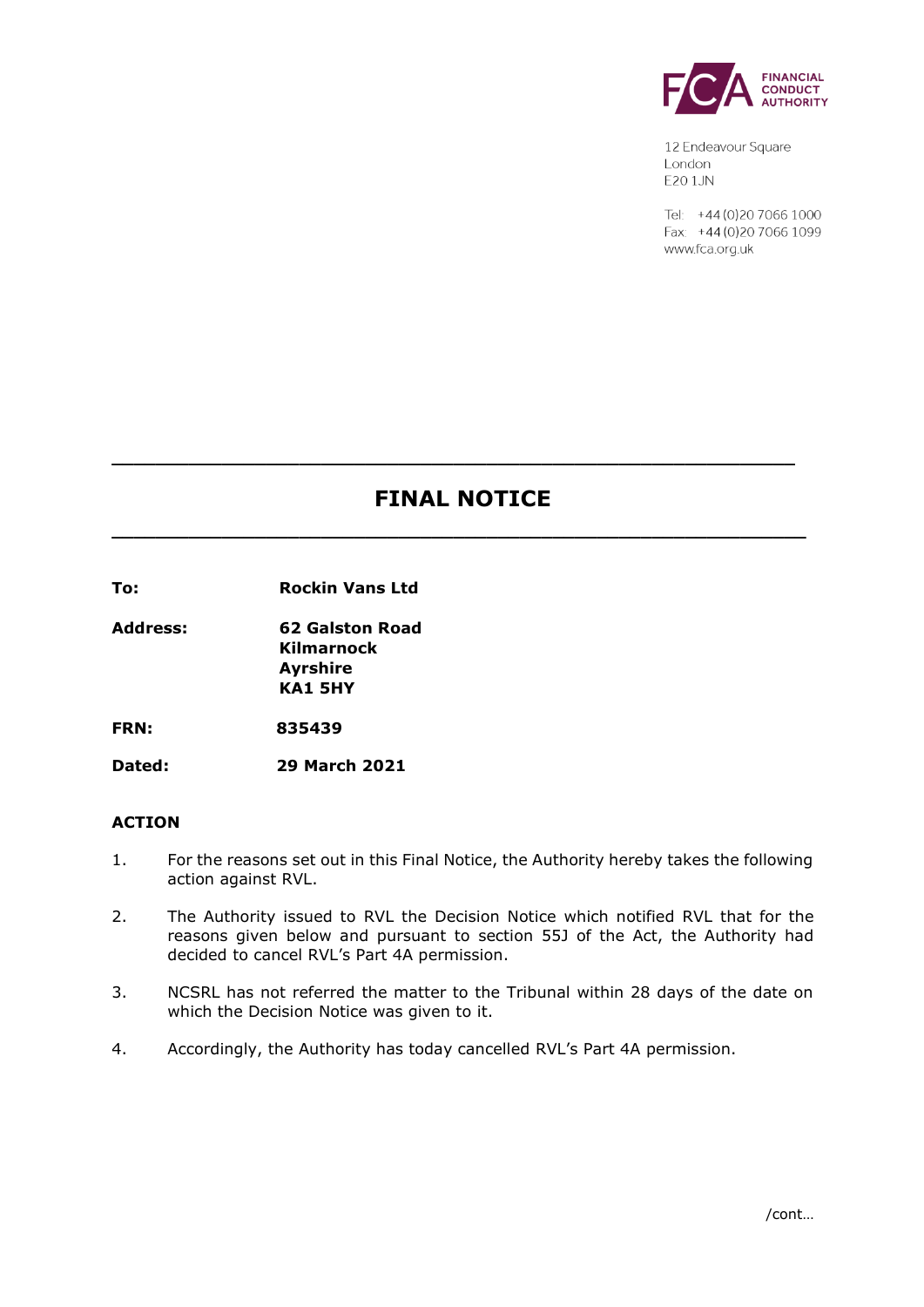## **DEFINITIONS**

5. The definitions below are used in this Final Notice:

"the Act" means the Financial Services and Markets Act 2000;

"the Authority" means the Financial Conduct Authority;

"the Decision Notice" means the Decision Notice issued by the Authority to NCSRL dated 26 November 2020;

"the Overdue Balance" means the total outstanding sum of £316.48, owed by RVL to the Authority for annual fees and levies for the period 1 April 2019 to 31 March 2020, which was due for payment by 28 August 2019;

"the Principles" means the Authority's Principles for Businesses;

"RVL" means Rockin Vans Ltd;

"RVL's Part 4a permission" means the permission granted by the Authority to RVL under the Act;

"the suitability Threshold Condition" means the threshold condition set out in paragraph 2E of Schedule 6 to the Act;

"the Threshold Conditions" means the threshold conditions set out in Schedule 6 to the Act;

"the Tribunal" means the Upper Tribunal (Tax and Chancery Chamber); and

"the Warning Notice" means the Warning Notice issued by the Authority to RVL dated 12 January 2021.

#### **REASONS FOR THE ACTION**

- 6. On the basis of the facts and matters and conclusions described in the Warning Notice, and in the Decision Notice, it appears to the Authority that RVL is failing to satisfy the suitability Threshold Condition, in that the Authority is not satisfied that RVL is a fit and proper person having regard to all the circumstances, including whether RVL managed its business in such a way as to ensure that its affairs were conducted in a sound and prudent manner.
- 7. RVL has failed to pay the Overdue Balance and it has not been open and cooperative in all its dealings with the Authority, in that RVL has failed to respond to the Authority's repeated requests for it to pay the Overdue Balance, and has thereby failed to comply with Principle 11 of the Principles and to satisfy the Authority that it is ready, willing and organised to comply with the requirements and standards of the regulatory system.
- 8. These failures, which are significant in the context of RVL's suitability, lead the Authority to conclude that RVL has failed to manage its business in such a way as to ensure that its affairs are conducted in a sound and prudent manner, that it is not a fit and proper person, and that it is therefore failing to satisfy the Threshold Conditions in relation to the regulated activities for which it has had a permission.